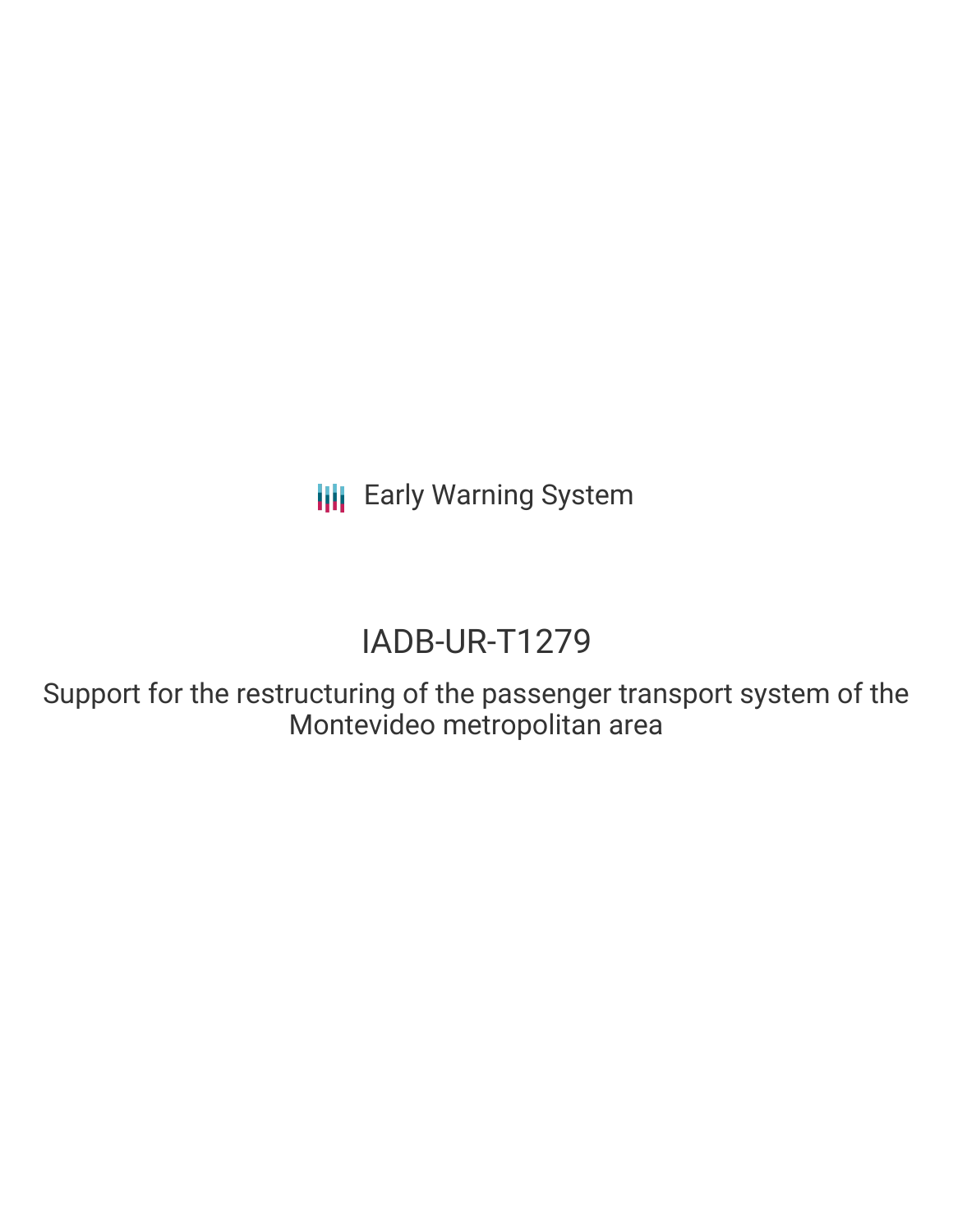

# **Quick Facts**

area

| <b>Countries</b>               | Uruguay                                 |
|--------------------------------|-----------------------------------------|
| <b>Specific Location</b>       | Montevideo metropolitan area            |
| <b>Financial Institutions</b>  | Inter-American Development Bank (IADB)  |
| <b>Status</b>                  | Proposed                                |
| <b>Bank Risk Rating</b>        |                                         |
| <b>Borrower</b>                | Goverment of Uruguay                    |
| <b>Sectors</b>                 | <b>Technical Cooperation, Transport</b> |
| <b>Investment Type(s)</b>      | <b>Advisory Services</b>                |
| <b>Investment Amount (USD)</b> | \$0.30 million                          |
| <b>Project Cost (USD)</b>      | $$0.35$ million                         |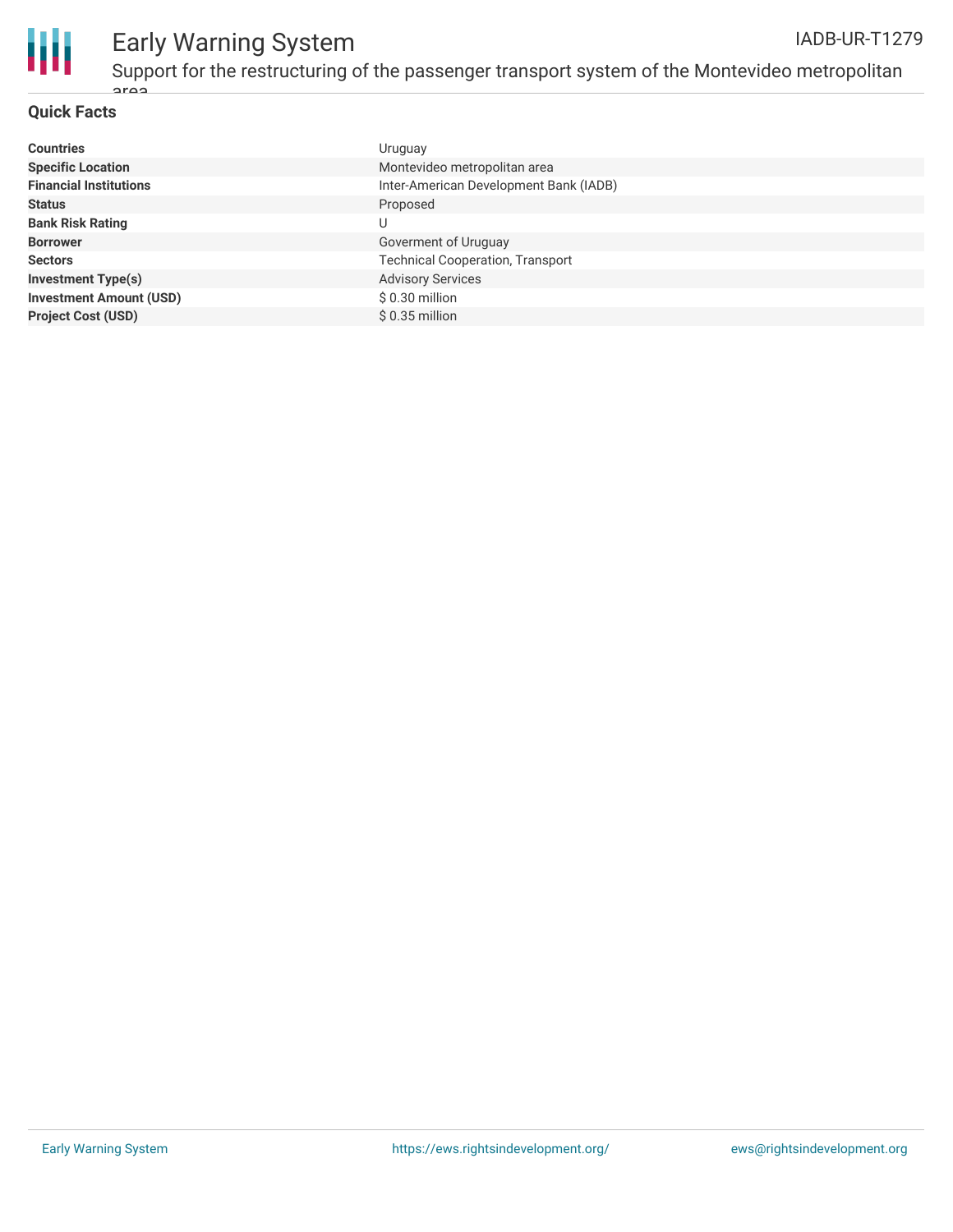

## **Project Description** araa

The objective is to support the Ministry of Transportation and Public Works (MTOP) in improving the regulation of the metropolitan passenger transportation system, in order to achieve operational efficiency, economic sustainability, equity of access and mitigation of the effects of climate change. Specifically, the aim will be to improve the information available to the regulator regarding the supply and demand of services, efficiency in the design of lines and frequencies, and efficiency in the management of provider companies. Based on the diagnosis generated with the information gathered, we will seek to generate alternatives for change in the design of lines and frequencies, bus technology, charging systems, and remuneration criteria for operators, in pursuit of the aforementioned policy objectives. Finally, we will seek to improve the permanent information gathering systems that will allow the regulator to reduce the asymmetry of information with the operators and improve its capacity to induce an efficient operation of the regulated market.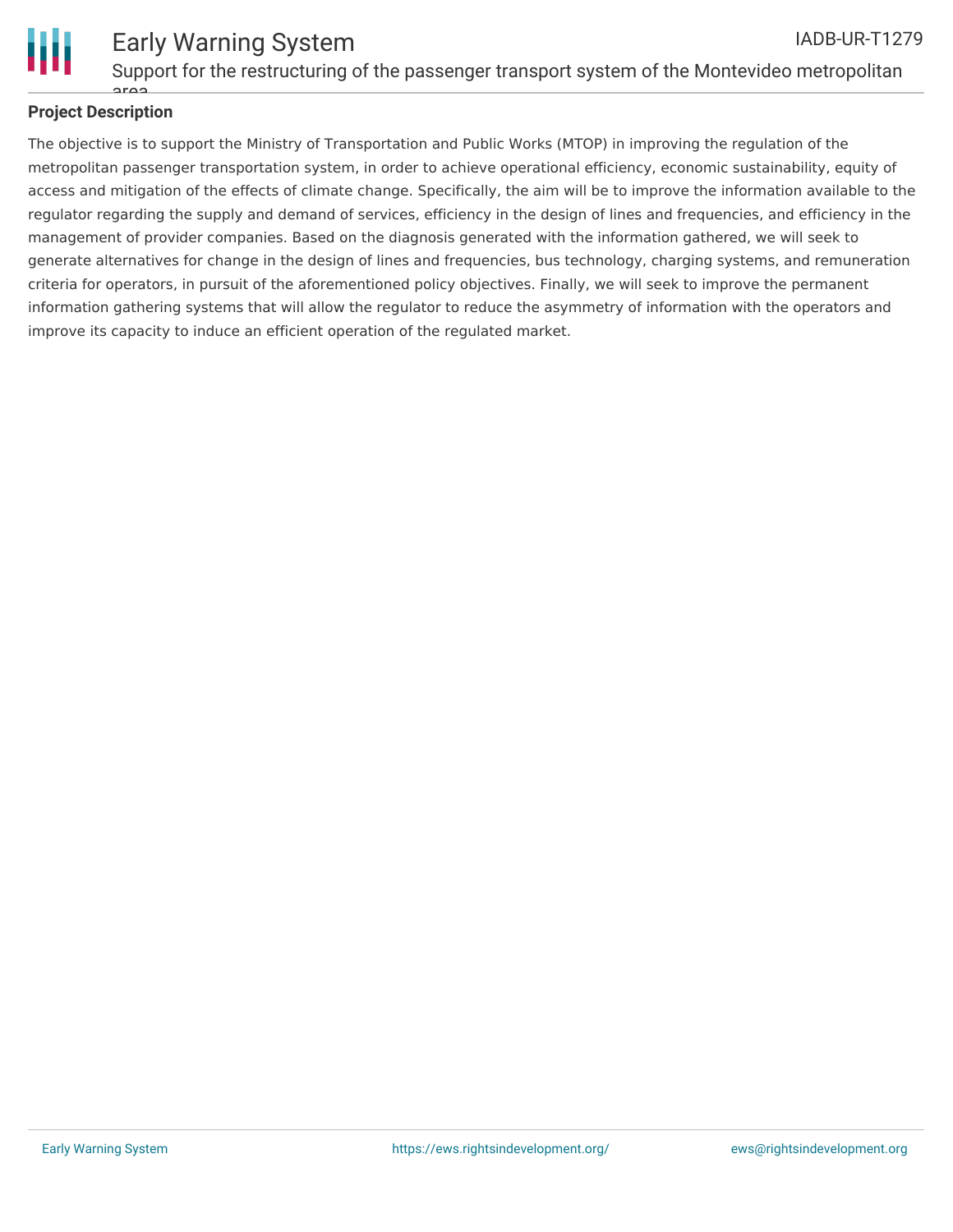

#### Early Warning System Support for the restructuring of the passenger transport system of the Montevideo metropolitan IADB-UR-T1279

## **Investment Description**

area

• Inter-American Development Bank (IADB)